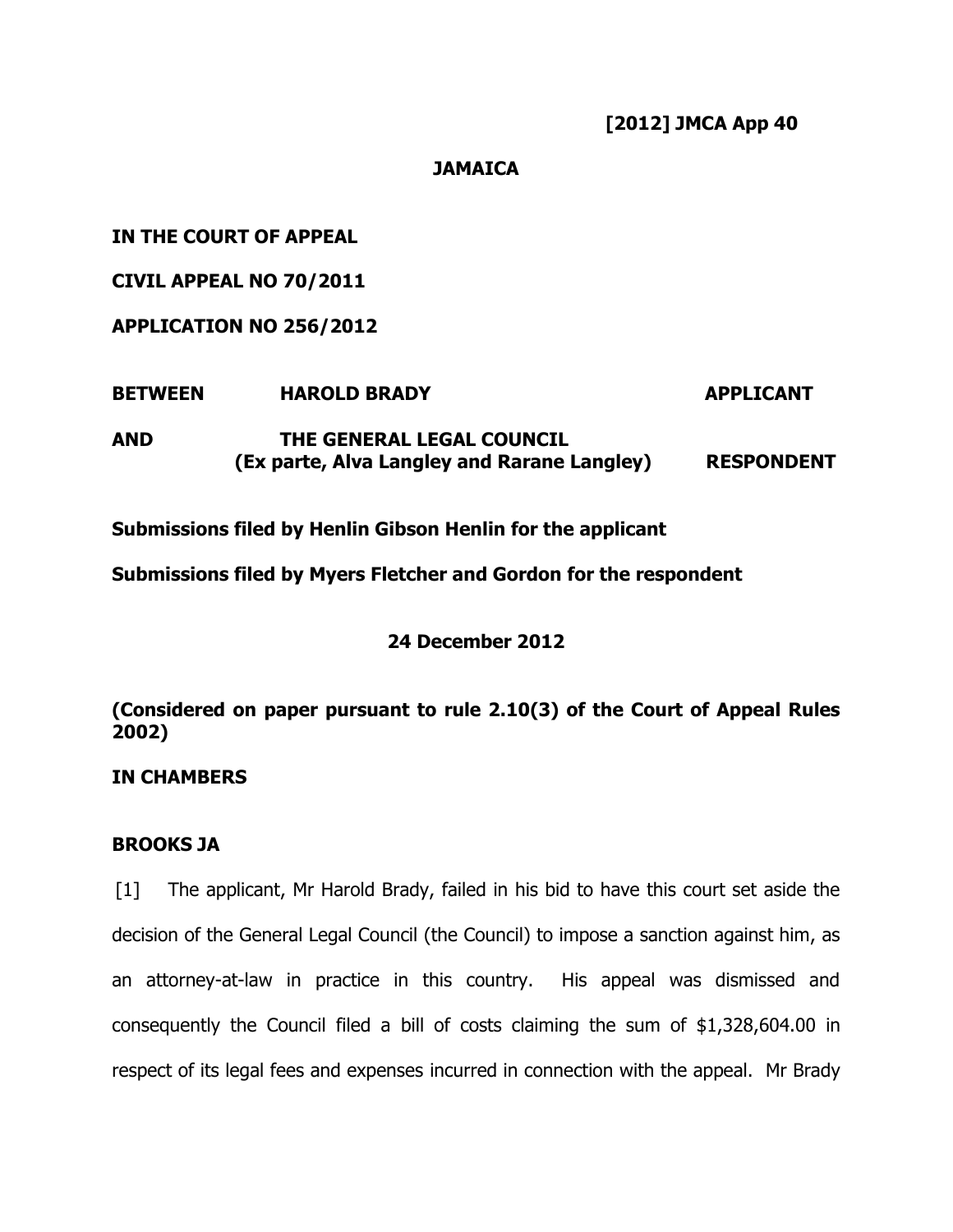failed to file his points of dispute in respect of the bill of costs within the prescribed time and, as a result, the registrar of this court, on 19 November 2012, properly issued a default costs certificate in the sum mentioned above.

[2] Mr Brady now seeks to set aside the default costs certificate and asks that the points of dispute document, which was filed on 23 November 2012, be permitted to stand. His application asserts that:

- (1) the delay in filing the document was due to oversight;
- (2) the delay in filing was not long;
- (3) the amount claimed by the bill of costs is unreasonable and it would be oppressive to allow it to stand.

In addition to that application Mr Brady also seeks a stay of the execution of the bill of costs pending the outcome of an appeal to Her Majesty in Council, which appeal he seeks to pursue.

[3] The Council resists the application on the bases that there is no jurisdiction to grant a stay of the execution of the bill of costs and that no evidence has been given to allow the exercise of a discretion to set aside the bill of costs. According to the attorneys for the Council, since the application for the stay has not been made as part of Mr Brady's motion for permission to appeal to Her Majesty in Council, the jurisdiction of the court "in relation to appeals to the Court of Appeal does not allow it [to] make an order in terms" of that sought by Mr Brady.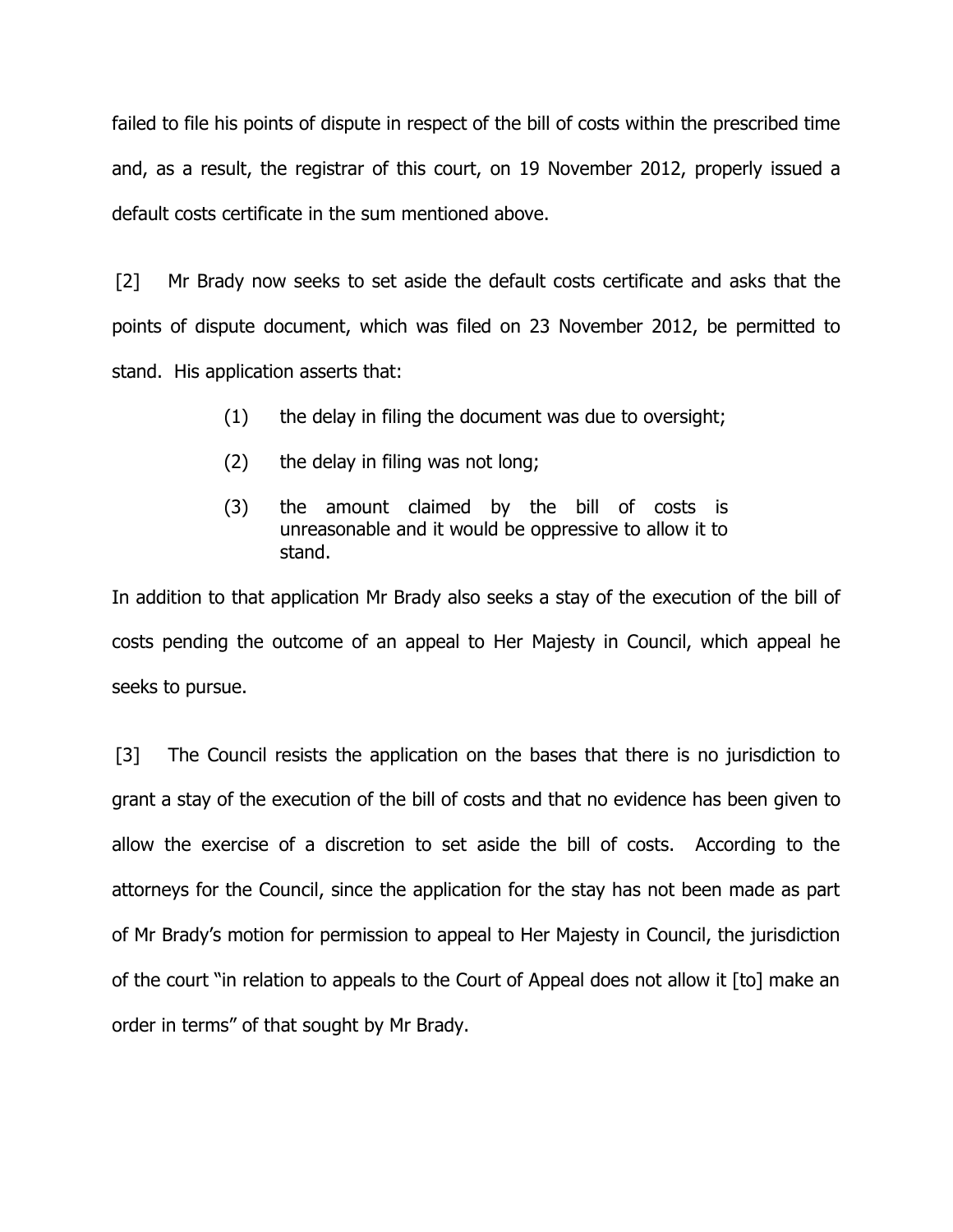[4] As their second major point, the Council's attorneys-at-law submitted that there was no legal basis for granting a stay of execution where the issue is the payment of costs. They cited, in support of that position, the case of **Jamaica Flour Mills Limited v West Indies Alliance Insurance Company Limited and Others** (1997) 34 JLR 244.

[5] Thirdly, the attorneys-at-law argue that a single judge of this court has no authority to grant the order requested by Mr Brady "given the use of the term "the Court" in [the Civil Procedure Rules] CPR 65.22, as amended, and [the Court of Appeal Rules] CAR 1.18(3)". In support of the latter submission, the attorneys-at-law cited the decision of Phillips J in **The Attorney General of Jamaica v John McKay** [2011] JMCA App 26.

[6] The attorneys-at-law who filed the application on behalf of Mr Brady have refuted the submissions of the Council's attorneys-at-law, and submitted that the cases cited were distinguisable from the instant case.

## **The law**

[7] I agree with Mr Brady's attorneys-at-law that **The Jamaica Flour Mills** case is distinguishable from the facts of the instant case. The point, which this court accepted as being valid, in **The Jamaica Flour Mills** case, was that an "order for costs...is not one which requires 'the appellant to pay any money or do any act', as is specified in rule 6 of The Jamaica (Procedure in Appeals to the [sic] Privy Council) Order in Council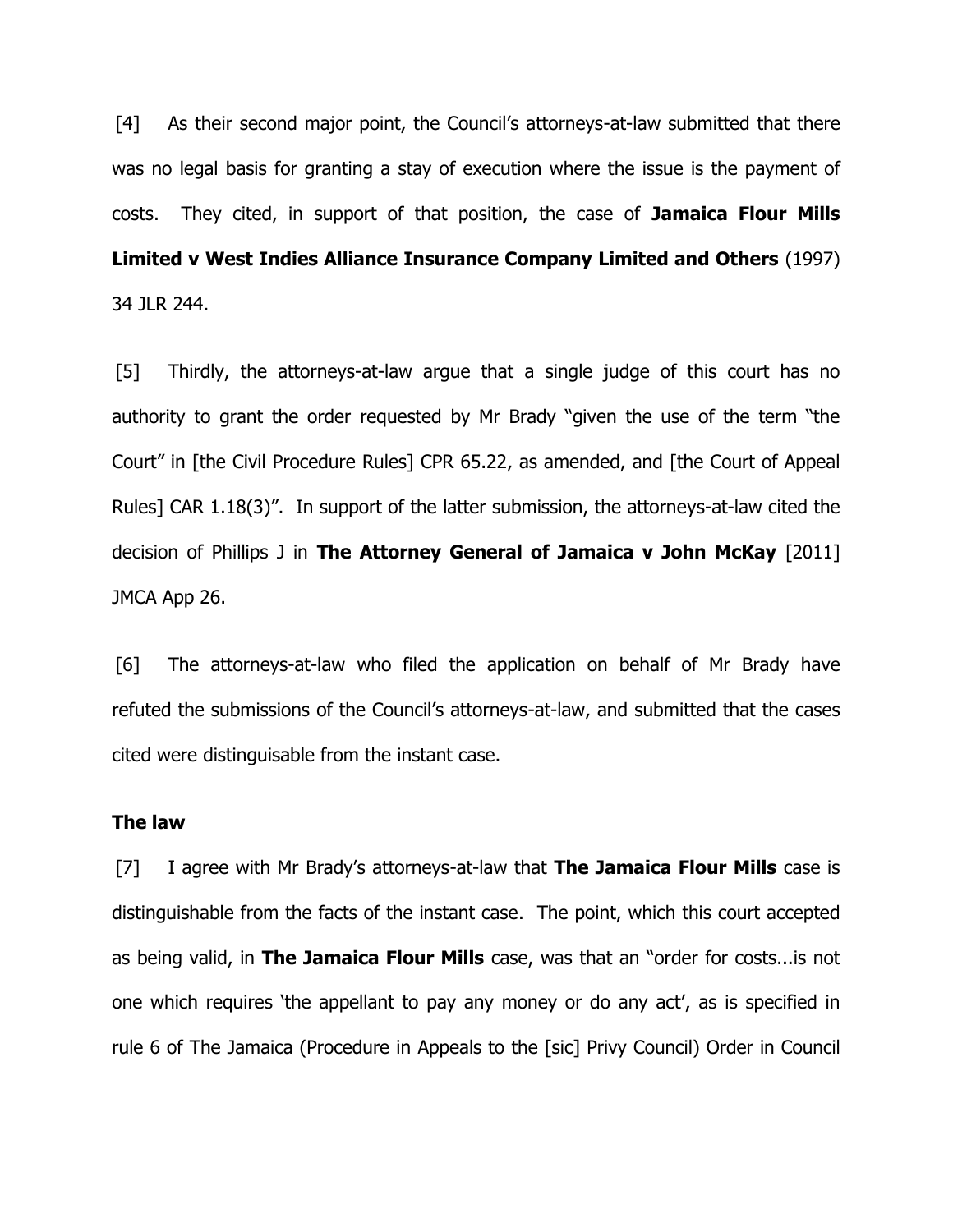1962". In the instant case, Mr Brady has been ordered to pay the amount of the taxed costs.

[8] Despite that finding, I find that Mr Brady's application for a stay of execution "pending the outcome of the appeal to Her Majesty in Council" is, nonetheless, premature. This is because there is, as yet, no appeal to the Privy Council in place. His application for a stay ought to be made at the time of the application for permission to appeal to the Privy Council. At that time, Mr Brady would have known whether permission has been given.

[9] Were it not for the order that I shall make below, I would have, in order to minimise the costs involved, adjourned this aspect of the application for hearing when the motion for permission to appeal is set to be heard. Such an order is however unnecessary as a result of the discussion which will follow.

[10] I have recently had the opportunity to consider the powers of a single judge of this court with respect to applications to set aside default costs certficates. It was my finding then, and I am still of opinion, that a single judge of this court may consider and grant an application to set aside a default costs certificate. It is a power that this court has in order to control its own process (see **Rodney Ramazan and Another v Owners of Motor Vessesl (CFS Pamplona)** [2012] JMCA Civ App 37). I therefore cannot agree with the Council's attorneys-at-law on the issue of jurisdiction. The case of **The Attorney General of Jamaica v John McKay** is distinguishable from the instant case as this is not an application for permission to appeal.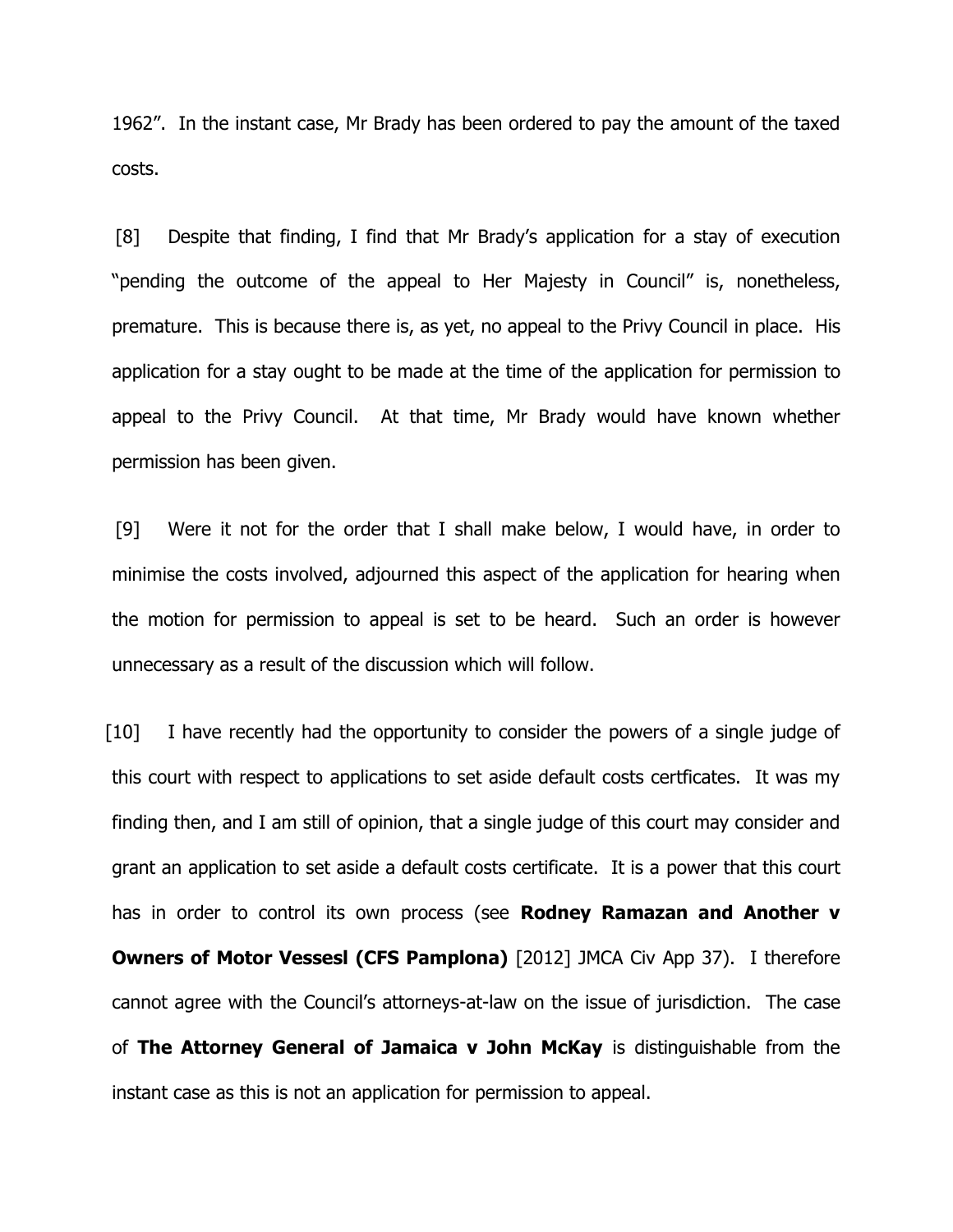[11] Rule 65.22, to which the Council's attorneys-at-law referred, is the starting point of the assesment of Mr Brady's application. The rule states:

# "65.22 (1) **The paying party may apply to set aside the default costs certificate**.

(2) The registrar must set aside a default costs certificate if the receiving party was not entitled to it." (Emphasis supplied)

For the purposes of this judgment, Mr Brady is the paying party and the Council is the receiving party.

[12] The question that remains is whether Mr Brady has satisfied the requirements to have the default costs certificate in this case, set aside. The authorities seem to suggest that the certificate may be set aside for "good reason". It would seem that in considering whether good reason exists, the court should consider, at least:

- (1) the circumstances leading to the default;
- (2) whether the application to set aside was made promptly;
- (3) whether there was a clearly articulated dispute about the costs sought;
- (4) whether there was a realistic prospect of successfully disputing the bill of costs;

There is an overlap between these considerations and those in respect of applications for relief from sanctions. Rule 2.20(4) of the CAR requires a consideration of the principles of relief from sanctions applies in circumstances such as these. The rule states: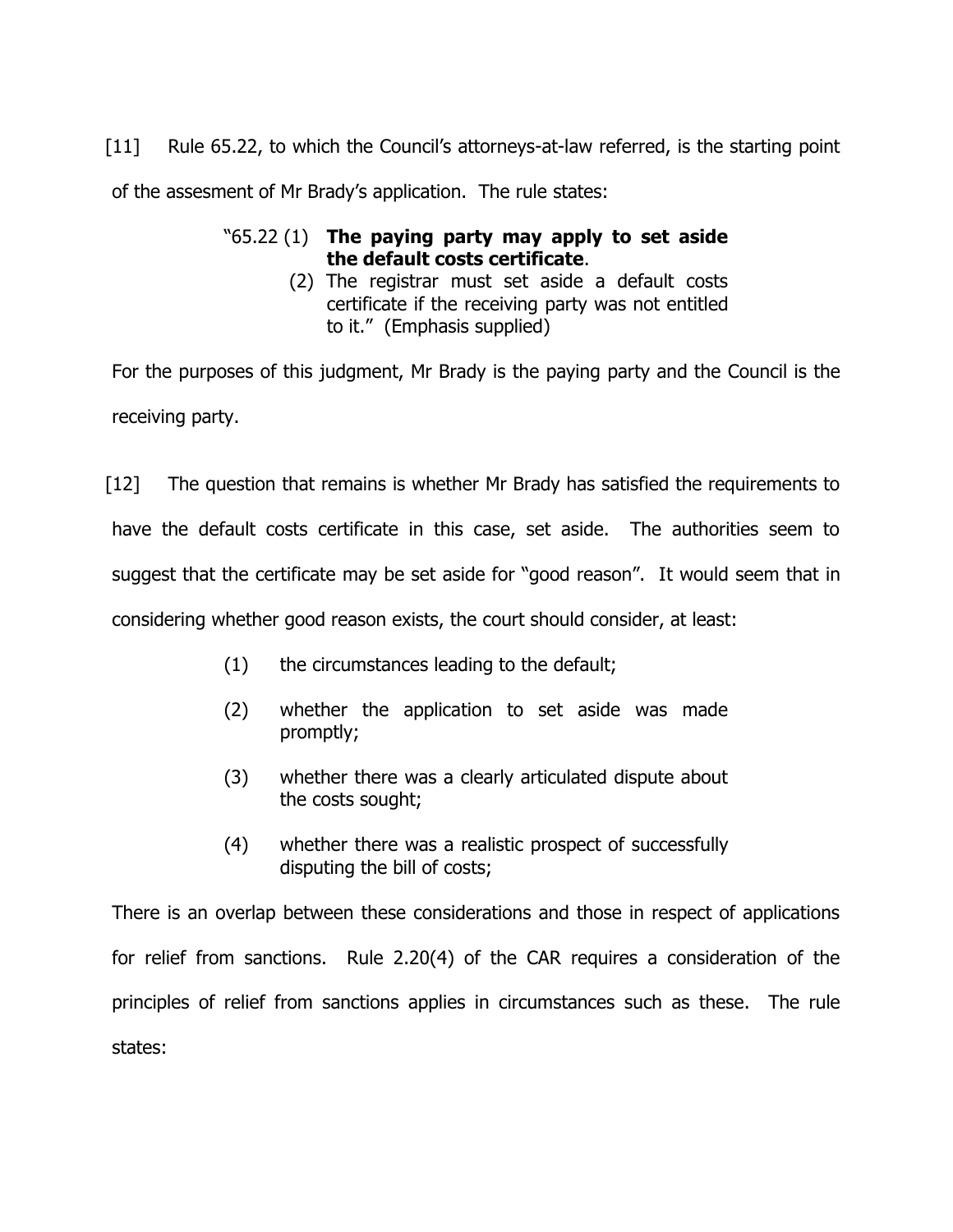"(4) CPR rule 26.8 (relief from sanctions) applies to any application for relief."

In my view, an application to set aside a default costs certificate easily qualifies as an application for relief.

## **Application to the instant case**

(a) Was the application made promptly?

[13] The deadline for filing the points of dispute was 16 November 2012. Mr Brady filed his points of dispute document on 23 November 2012 but the default costs certificate was issued by this court on 19 November 2012, that is, before he filed.

[14] His present application was filed on 12 December and, based on an exhibit attached to his affidavit, filed in support of the application, the Council's attorneys-atlaw would have served him with the default costs certificate either on or before 4 December 2012. Giving him the benefit of the uncertainty as to the exact date of service, I find that Mr Brady made the application promptly.

(b) Was the application supported by evidence on affidavit?

[15] Mr Brady did support his application with an affidavit.

(c) Is there a good explanation for the failure?

[16] At paragraph 4 of his affidavit in support, Mr Brady deposed that his points of dispute document "was prepared and ready for filing but due to oversight in [his] office it was not filed and served until November 23, 2012". He did not elaborate on how the "oversight" was occasioned. Despite the sparse nature of the explanation, I would not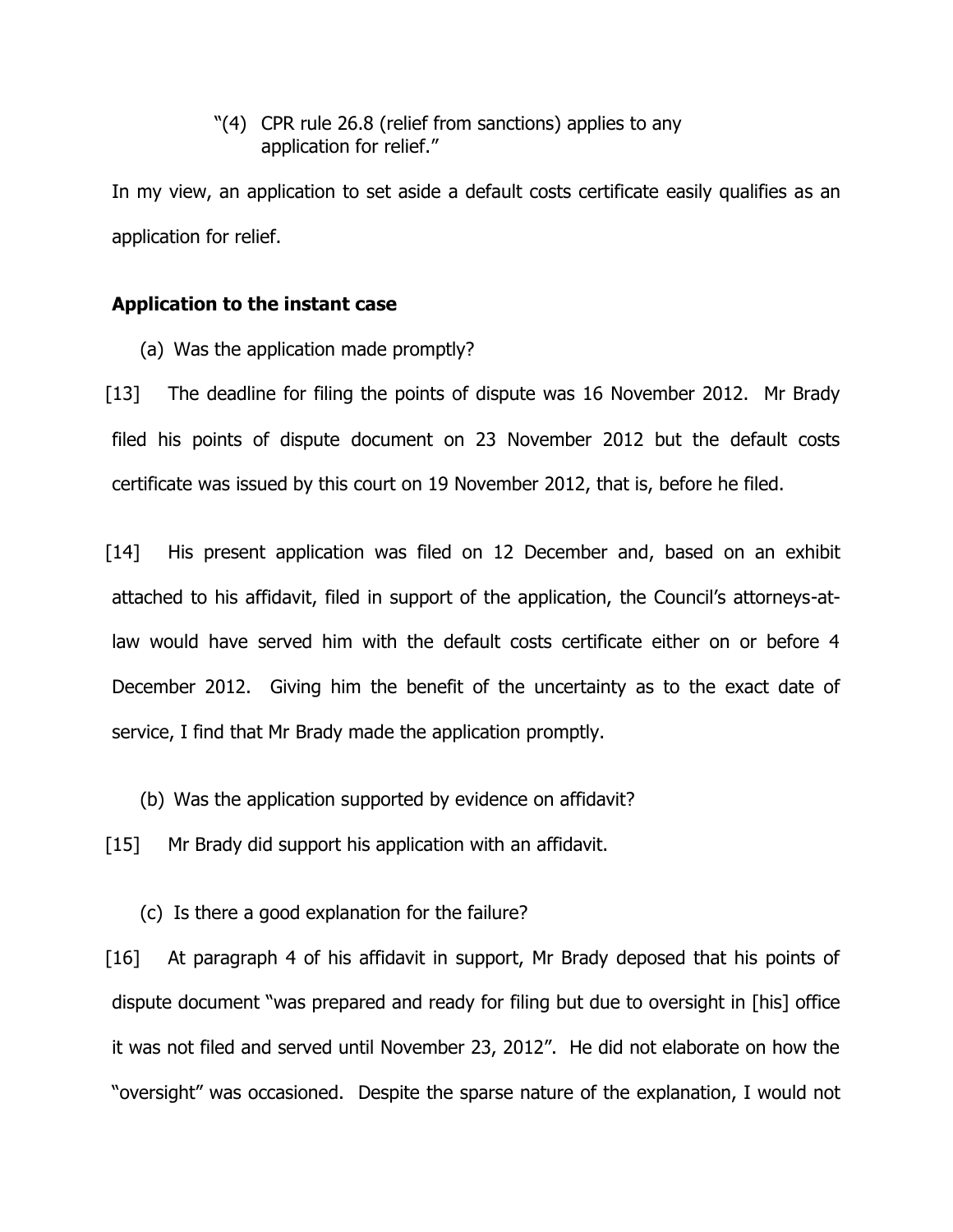consider it fatal to the application. It also communicates the concept that the default was not intentional.

(d) Has the applicant generally complied with other orders, rules and directions? [17] There is no indication of any previous delay or default by Mr Brady in carrying out any of the orders, directions or rules of this court.

(e) Was the default the applicant's or that of its attorneys-at-law?

[18] Mr Brady's affidavit seems to indicate that he had direct control of the conduct of the matter, through the auspices of his firm Brady & Co. He does not seek to throw the blame for the default on anyone else. That, by itself, does not prohibit him from securing relief.

(f) Can the default be remedied within a reasonable time?

[19] The document has already been prepared and filed. All that is required is an order allowing it to stand as filed.

(g) How soon can the taxation be held?

[20] The taxation is not likely to be unduly delayed if this application were granted.

(h) What effect would the granting of relief or not have on each party?

[21] Granting the relief would delay the payment of the costs to the Council. If, however, Mr Brady is correct in his assertion that the bill of costs is "exhorbitant and does not represent a reasonable estimate of the costs incurred" by the Council's attorneys-at-law, then it would be appropriate to set aside the certificate.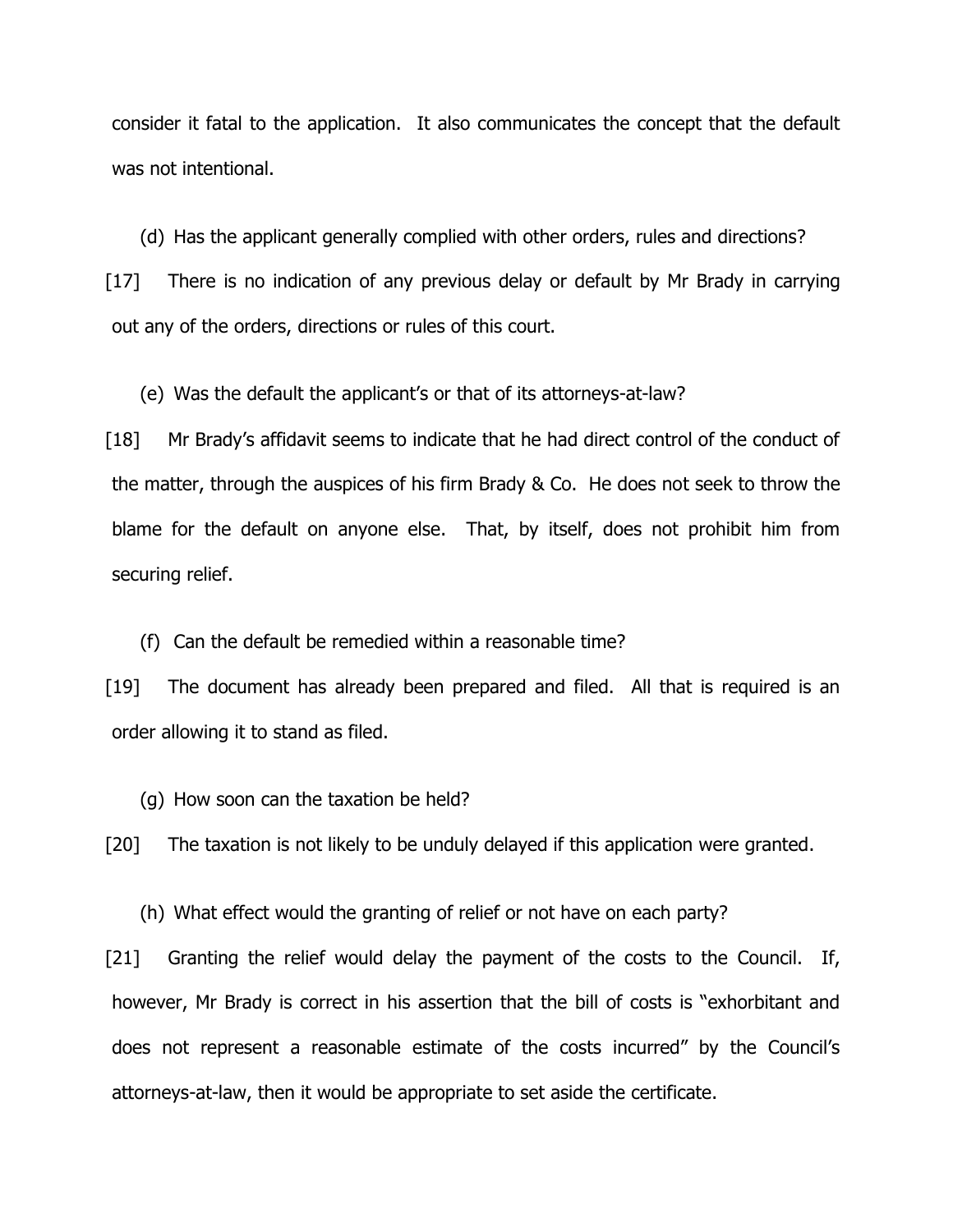(i) Is there a real prospect of success in having the claimed costs reduced?

[22] Unfortunately, Mr Brady has not set out in his affidavit, the basis on which he had arrived at the assertion that the bill of costs is exhorbitant. A perusal of his points of dispute document mainly asserts that the "time charge" for carrying out the tasks is unreasonable. He does, however, point to the fact that the attorneys-at-law have charged for the time spent by more than one attorney-at-law perusing the same documents. This could amount to be a duplication of some of the charges. In the absence of authorisation from this court for such an approach, it would seem that Mr Brady has clearly articulated points of dispute and does have a realistic prospect of success in attacking the bill of costs.

(j) What do the interests of the administration of justice demand?

[23] The interests of the administration of justice consider would not be severely prejudiced by granting this application.

## **Conclusion**

[24] Based on all the above, I hold that the application to set aside the default costs certificate ought to be allowed.

## **Order**

- [25] (1) The default costs certificate, issued herein on 19 November 2012, is set aside.
	- (2) The applicant's points of dispute document, filed herein on 23 November 2012, is permitted to stand as filed.